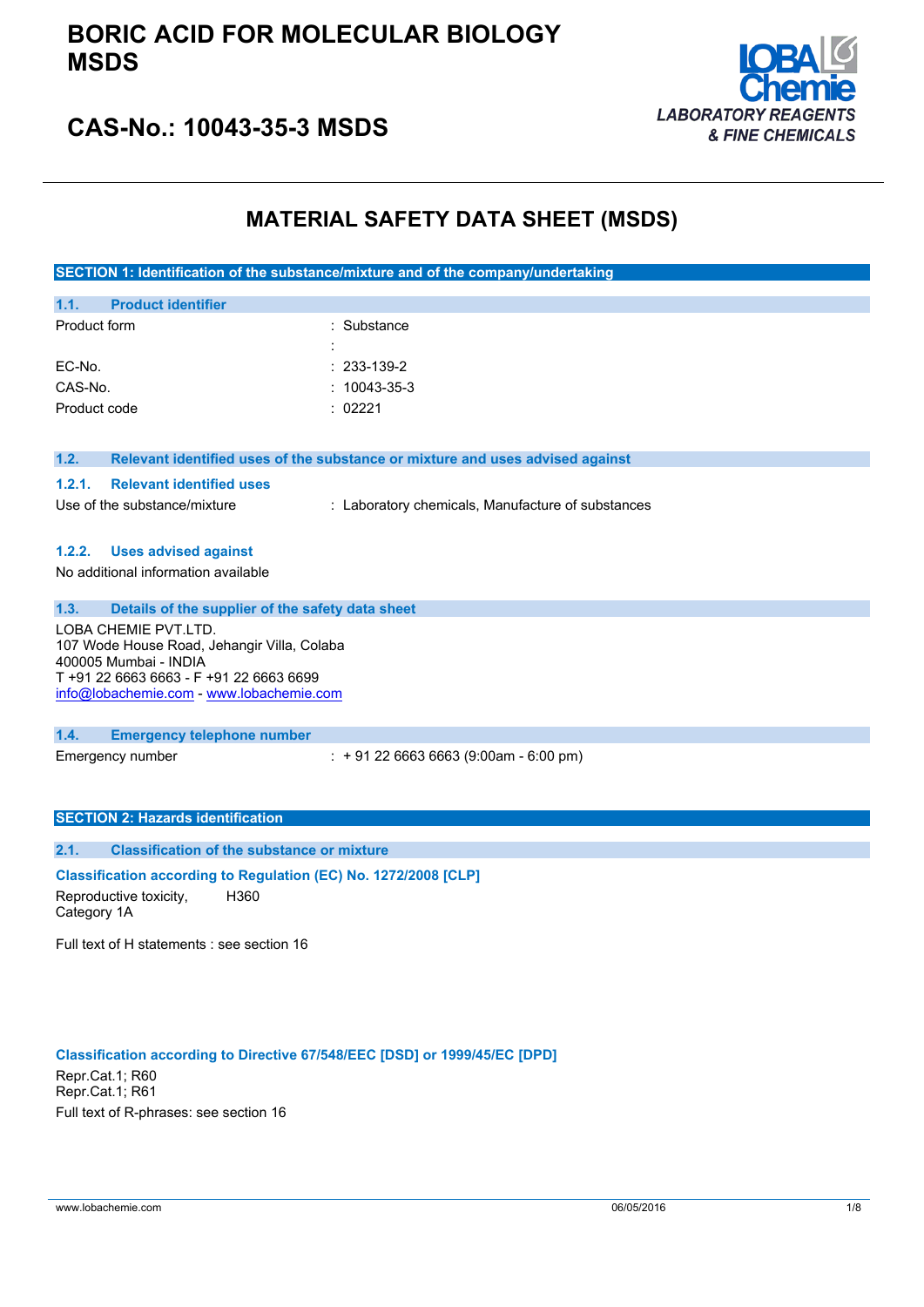Safety Data Sheet

### **Adverse physicochemical, human health and environmental effects**

No additional information available

| 2.2. | <b>Label elements</b>                                      |                                                                                                                        |
|------|------------------------------------------------------------|------------------------------------------------------------------------------------------------------------------------|
|      | Labelling according to Regulation (EC) No. 1272/2008 [CLP] |                                                                                                                        |
|      | Hazard pictograms (CLP)                                    |                                                                                                                        |
|      |                                                            | GHS08                                                                                                                  |
|      | Signal word (CLP)                                          | : Danger                                                                                                               |
|      | Hazard statements (CLP)                                    | : H360 - May damage fertility or the unborn child.                                                                     |
|      | Precautionary statements (CLP)                             | : P201 - Obtain special instructions before use.<br>P308+P313 - IF exposed or concerned: Get medical advice/attention. |

#### **2.3. Other hazards**

This substance/mixture does not meet the PBT criteria of REACH regulation, annex XIII This substance/mixture does not meet the vPvB criteria of REACH regulation, annex XIII

### **SECTION 3: Composition/information on ingredients**

| 3.1.<br><b>Substances</b> |                                    |
|---------------------------|------------------------------------|
| Name                      | : BORIC ACID FOR MOLECULAR BIOLOGY |
| CAS-No.                   | $: 10043 - 35 - 3$                 |
| EC-No.                    | $: 233 - 139 - 2$                  |

Full text of R- and H-statements: see section 16

| 3.2. | <b>Mixtures</b>                          |                                                                            |     |
|------|------------------------------------------|----------------------------------------------------------------------------|-----|
|      | Not applicable                           |                                                                            |     |
|      |                                          |                                                                            |     |
|      | <b>SECTION 4: First aid measures</b>     |                                                                            |     |
|      |                                          |                                                                            |     |
| 4.1. | <b>Description of first aid measures</b> |                                                                            |     |
|      | First-aid measures after inhalation      | : Assure fresh air breathing. Allow the victim to rest.                    |     |
|      | First-aid measures after skin contact    | : Wash with plenty of water/ Get immediate medical advice/attention.       |     |
|      | First-aid measures after eye contact     | : Rinse immediately with plenty of water.                                  |     |
|      | First-aid measures after ingestion       | : Rinse mouth. Do not induce vomiting.                                     |     |
|      |                                          |                                                                            |     |
| 4.2. |                                          | Most important symptoms and effects, both acute and delayed                |     |
|      | No additional information available      |                                                                            |     |
|      |                                          |                                                                            |     |
| 4.3. |                                          | Indication of any immediate medical attention and special treatment needed |     |
|      | Treat symptomatically.                   |                                                                            |     |
|      | <b>SECTION 5: Firefighting measures</b>  |                                                                            |     |
|      |                                          |                                                                            |     |
| 5.1. | <b>Extinguishing media</b>               |                                                                            |     |
|      | Suitable extinguishing media             | : Carbon dioxide. Dry powder. Foam. Water spray.                           |     |
|      | www.lobachemie.com                       | 06/05/2016                                                                 | 2/8 |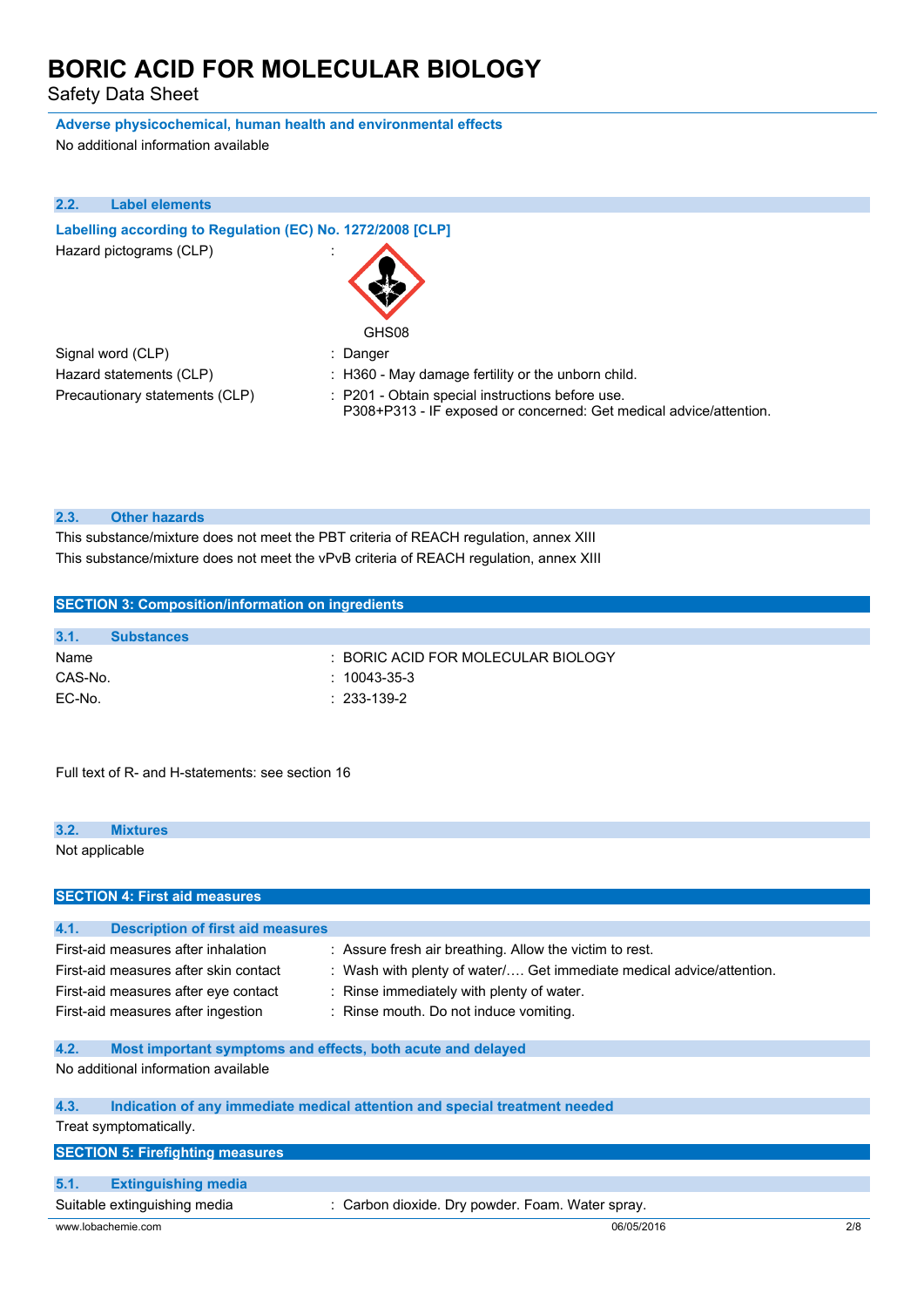Safety Data Sheet

| Unsuitable extinguishing media                                              | : Do not use a heavy water stream.                                                                                                                |
|-----------------------------------------------------------------------------|---------------------------------------------------------------------------------------------------------------------------------------------------|
| 5.2.<br>Special hazards arising from the substance or mixture               |                                                                                                                                                   |
| No additional information available                                         |                                                                                                                                                   |
| 5.3.<br><b>Advice for firefighters</b>                                      |                                                                                                                                                   |
| Protection during firefighting                                              | : Do not enter fire area without proper protective equipment, including respiratory<br>protection.                                                |
| <b>SECTION 6: Accidental release measures</b>                               |                                                                                                                                                   |
| 6.1.                                                                        | Personal precautions, protective equipment and emergency procedures                                                                               |
| 6.1.1.<br>For non-emergency personnel                                       |                                                                                                                                                   |
| <b>Emergency procedures</b>                                                 | : Evacuate unnecessary personnel.                                                                                                                 |
| 6.1.2.<br>For emergency responders                                          |                                                                                                                                                   |
| Protective equipment                                                        | : Equip cleanup crew with proper protection.                                                                                                      |
| 6.2.<br><b>Environmental precautions</b>                                    |                                                                                                                                                   |
| Avoid release to the environment.                                           |                                                                                                                                                   |
| 6.3.<br>Methods and material for containment and cleaning up                |                                                                                                                                                   |
| Methods for cleaning up                                                     | : Soak up spills with inert solids, such as clay or diatomaceous earth as soon as<br>possible. On land, sweep or shovel into suitable containers. |
| <b>Reference to other sections</b><br>6.4.                                  |                                                                                                                                                   |
| No additional information available                                         |                                                                                                                                                   |
| <b>SECTION 7: Handling and storage</b>                                      |                                                                                                                                                   |
| 7.1.<br><b>Precautions for safe handling</b>                                |                                                                                                                                                   |
| Precautions for safe handling                                               | : Avoid contact with skin and eyes. Avoid dust formation.                                                                                         |
| Hygiene measures                                                            | Wash hands and other exposed areas with mild soap and water before eating,<br>drinking or smoking and when leaving work.                          |
| 7.2.<br><b>Conditions for safe storage, including any incompatibilities</b> |                                                                                                                                                   |
| Storage conditions                                                          | : Store in a well-ventilated place. Keep container tightly closed.                                                                                |
| <b>Specific end use(s)</b><br>7.3.                                          |                                                                                                                                                   |
| No additional information available                                         |                                                                                                                                                   |
| <b>SECTION 8: Exposure controls/personal protection</b>                     |                                                                                                                                                   |
| 8.1.<br><b>Control parameters</b>                                           |                                                                                                                                                   |

No additional information available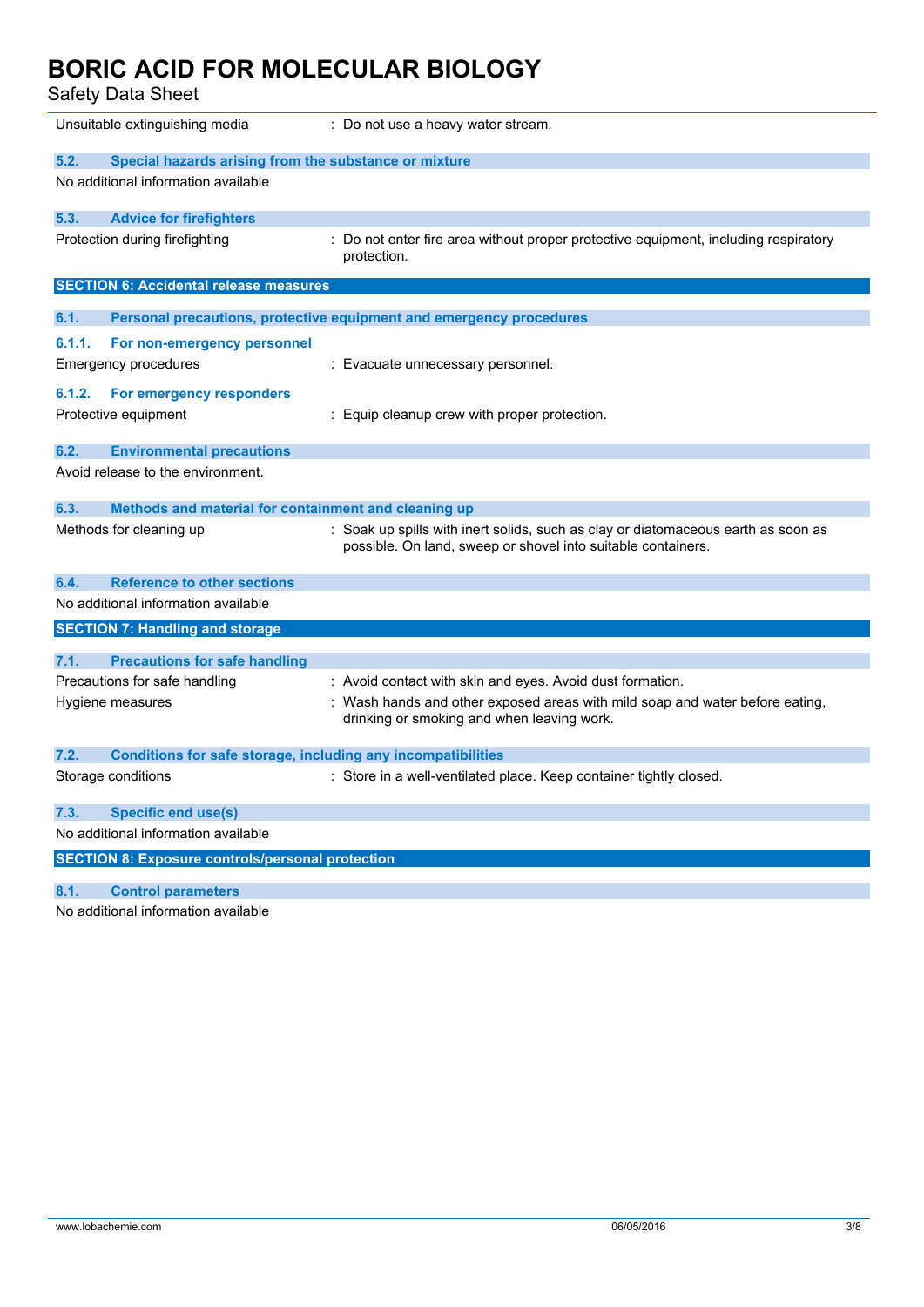Safety Data Sheet

| 8.2.<br><b>Exposure controls</b>                              |                                                                    |
|---------------------------------------------------------------|--------------------------------------------------------------------|
| Hand protection                                               | : Protective gloves                                                |
| Eye protection                                                | : Chemical goggles or safety glasses                               |
| Skin and body protection                                      | : Wear suitable protective clothing                                |
| Respiratory protection                                        | : [In case of inadequate ventilation] wear respiratory protection. |
| <b>SECTION 9: Physical and chemical properties</b>            |                                                                    |
| 9.1.<br>Information on basic physical and chemical properties |                                                                    |
| Physical state                                                | : Solid                                                            |
| Molecular mass<br>Colour                                      | : 61.83 g/mol<br>: White powder.                                   |
| Odour                                                         | : odourless.                                                       |
| Odour threshold                                               | : No data available                                                |
| pH                                                            | $: 3.8 - 4.8$                                                      |
| Relative evaporation rate (butylacetate=1)                    | : No data available                                                |
| Melting point                                                 | : $160 °C$                                                         |
| Freezing point                                                | : No data available                                                |
| Boiling point                                                 | : 300 $^{\circ}$ C                                                 |
| Flash point                                                   | : No data available                                                |
| Auto-ignition temperature                                     | : No data available                                                |
| Decomposition temperature                                     | : No data available                                                |
| Flammability (solid, gas)                                     | : No data available                                                |
| Vapour pressure                                               | : 3.5 hPa at 20 $^{\circ}$ C                                       |
| Relative vapour density at 20 °C                              | : No data available                                                |
| Relative density                                              | : No data available                                                |
| Density<br>Solubility                                         | : $1.44$ g/cm <sup>3</sup><br>: Water: Soluble in water            |
| Log Pow                                                       | : No data available                                                |
| Viscosity, kinematic                                          | : No data available                                                |
| Viscosity, dynamic                                            | : No data available                                                |
| Explosive properties                                          | : No data available                                                |
| Oxidising properties                                          | : No data available                                                |
| <b>Explosive limits</b>                                       | : No data available                                                |
|                                                               |                                                                    |

### **9.2. Other information**

No additional information available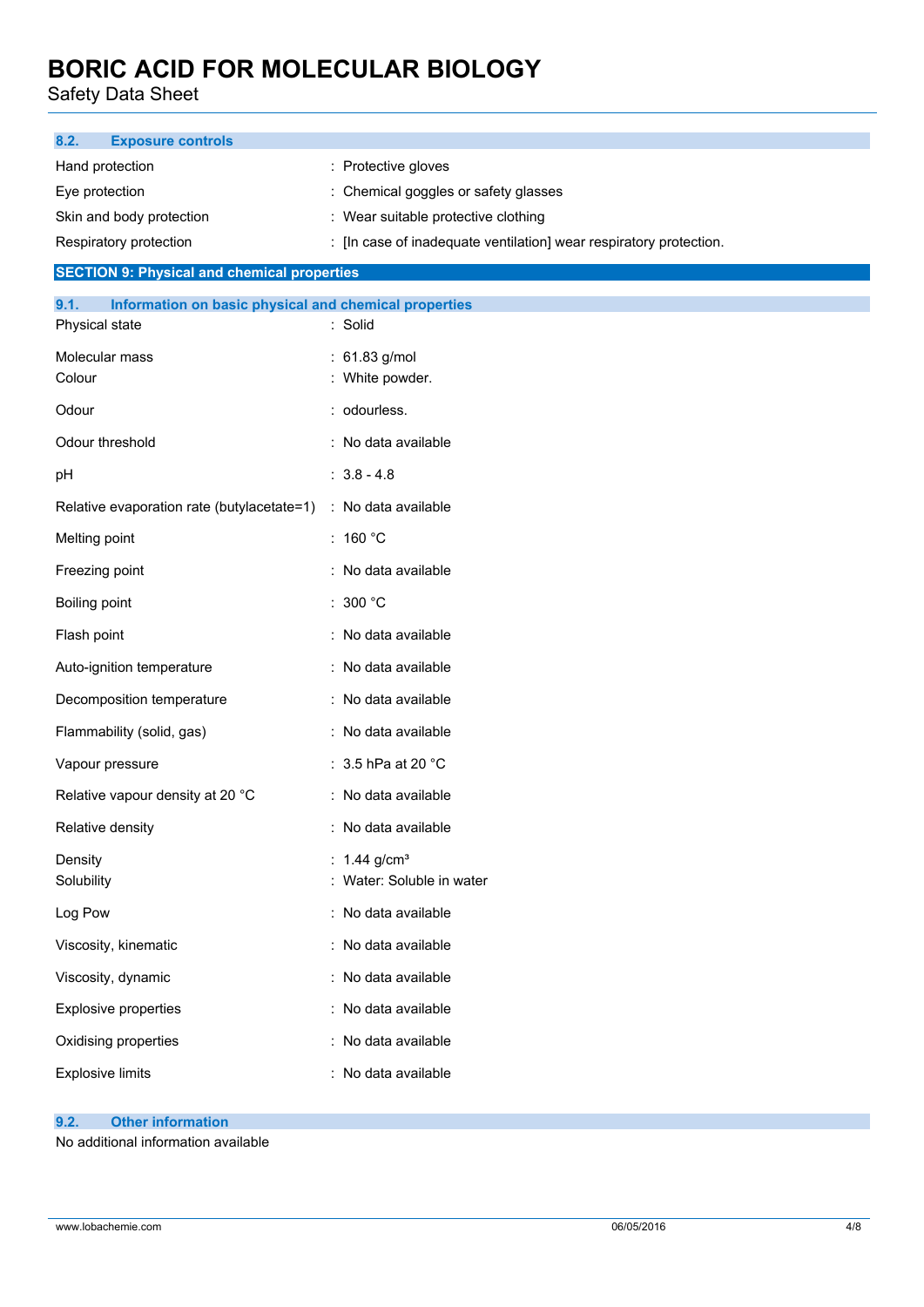Safety Data Sheet

| <b>SECTION 10: Stability and reactivity</b>        |                                           |
|----------------------------------------------------|-------------------------------------------|
| <b>Reactivity</b><br>10.1.                         |                                           |
| No additional information available                |                                           |
| 10.2.<br><b>Chemical stability</b>                 |                                           |
| Stable under normal conditions.                    |                                           |
| 10.3.<br><b>Possibility of hazardous reactions</b> |                                           |
| No additional information available                |                                           |
| 10.4.<br><b>Conditions to avoid</b>                |                                           |
| Air contact. Direct sunlight. Moisture.            |                                           |
| 10.5.<br><b>Incompatible materials</b>             |                                           |
| No additional information available                |                                           |
| 10.6.<br><b>Hazardous decomposition products</b>   |                                           |
| No additional information available                |                                           |
| <b>SECTION 11: Toxicological information</b>       |                                           |
| 11.1.<br>Information on toxicological effects      |                                           |
| Acute toxicity                                     | : Not classified                          |
|                                                    |                                           |
| Skin corrosion/irritation                          | : Not classified                          |
|                                                    | pH: 3.8 - 4.8                             |
| Serious eye damage/irritation                      | : Not classified                          |
|                                                    | pH: 3.8 - 4.8                             |
| Respiratory or skin sensitisation                  | Not classified<br>÷                       |
| Germ cell mutagenicity                             | Not classified                            |
| Carcinogenicity                                    | : Not classified                          |
| Reproductive toxicity                              | May damage fertility or the unborn child. |
| STOT-single exposure                               | : Not classified                          |
|                                                    |                                           |
| STOT-repeated exposure                             | : Not classified                          |
| Aspiration hazard                                  | : Not classified                          |
|                                                    |                                           |

### **SECTION 12: Ecological information**

## **12.1. Toxicity**

No additional information available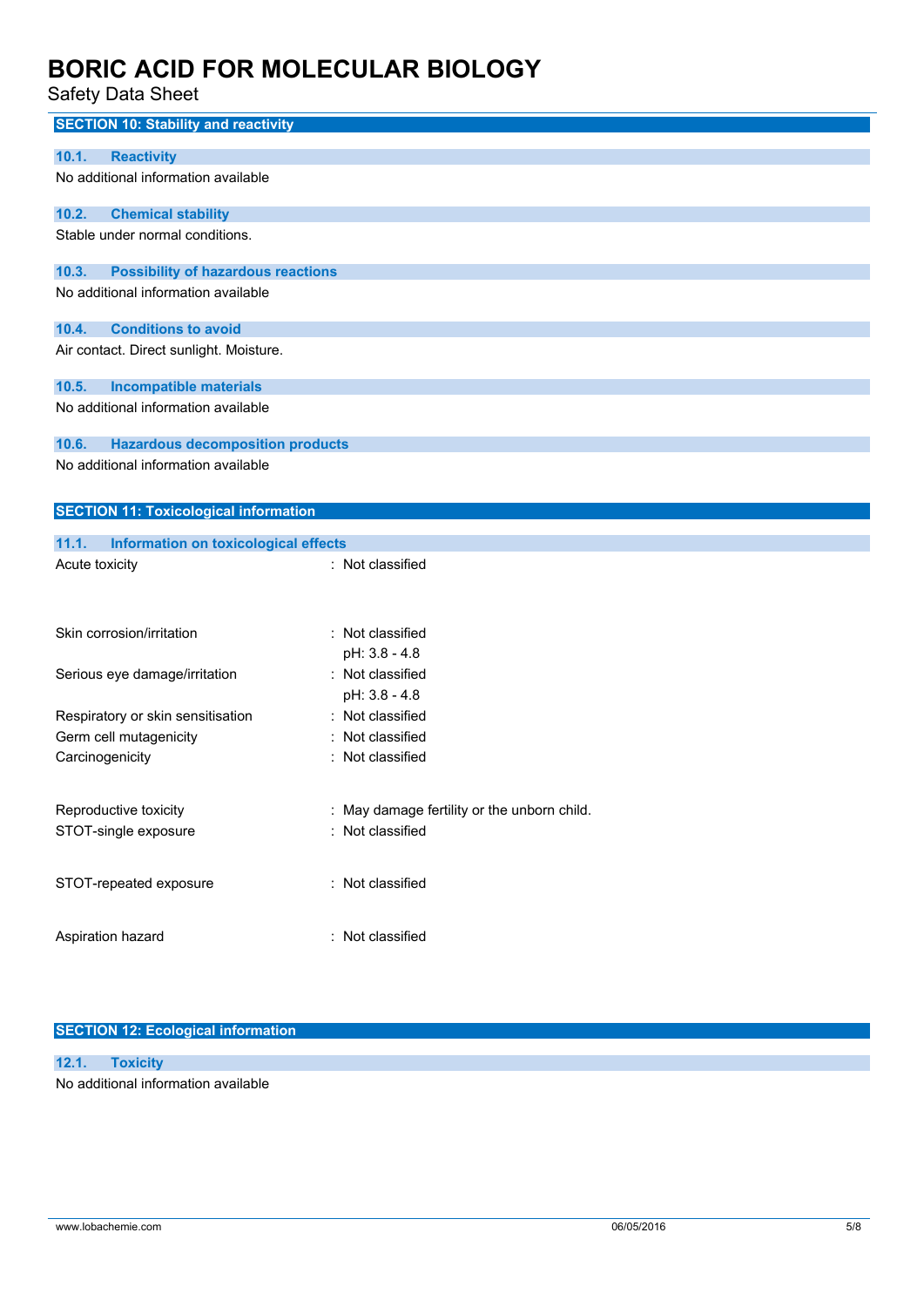Safety Data Sheet

#### **12.2. Persistence and degradability**

No additional information available

#### **12.3. Bioaccumulative potential**

No additional information available

#### **12.4. Mobility in soil**

No additional information available

### **12.5. Results of PBT and vPvB assessment**

**BORIC ACID FOR MOLECULAR BIOLOGY (10043-35-3)**

This substance/mixture does not meet the PBT criteria of REACH regulation, annex XIII

This substance/mixture does not meet the vPvB criteria of REACH regulation, annex XIII

#### **12.6. Other adverse effects**

No additional information available

**SECTION 13: Disposal considerations**

**13.1. Waste treatment methods**

No additional information available

**SECTION 14: Transport information**

In accordance with ADR / RID / IMDG / IATA / ADN

| www lobachemie com                                       |                  | 06/05/2016 | 6/8 |
|----------------------------------------------------------|------------------|------------|-----|
| Transport hazard class(es) (ADN)                         | : Not applicable |            |     |
| <b>ADN</b>                                               |                  |            |     |
| <b>IATA</b><br>Transport hazard class(es) (IATA)         | : Not applicable |            |     |
| Transport hazard class(es) (IMDG)                        | : Not applicable |            |     |
| <b>IMDG</b>                                              |                  |            |     |
| Transport hazard class(es) (ADR)                         | : Not applicable |            |     |
| 14.3.<br><b>Transport hazard class(es)</b><br><b>ADR</b> |                  |            |     |
|                                                          |                  |            |     |
| Proper Shipping Name (RID)                               | : Not applicable |            |     |
| Proper Shipping Name (ADN)                               | : Not applicable |            |     |
| Proper Shipping Name (IATA)                              | : Not applicable |            |     |
| Proper Shipping Name (IMDG)                              | : Not applicable |            |     |
| Proper Shipping Name (ADR)                               | Not applicable   |            |     |
| <b>UN proper shipping name</b><br>14.2.                  |                  |            |     |
| UN-No. (RID)                                             | : Not applicable |            |     |
| UN-No. (ADN)                                             | : Not applicable |            |     |
| UN-No. (IATA)                                            | Not applicable   |            |     |
| UN-No. (IMDG)                                            | Not applicable   |            |     |
| UN-No. (ADR)                                             | Not applicable   |            |     |
| <b>UN number</b><br>14.1.                                |                  |            |     |
|                                                          |                  |            |     |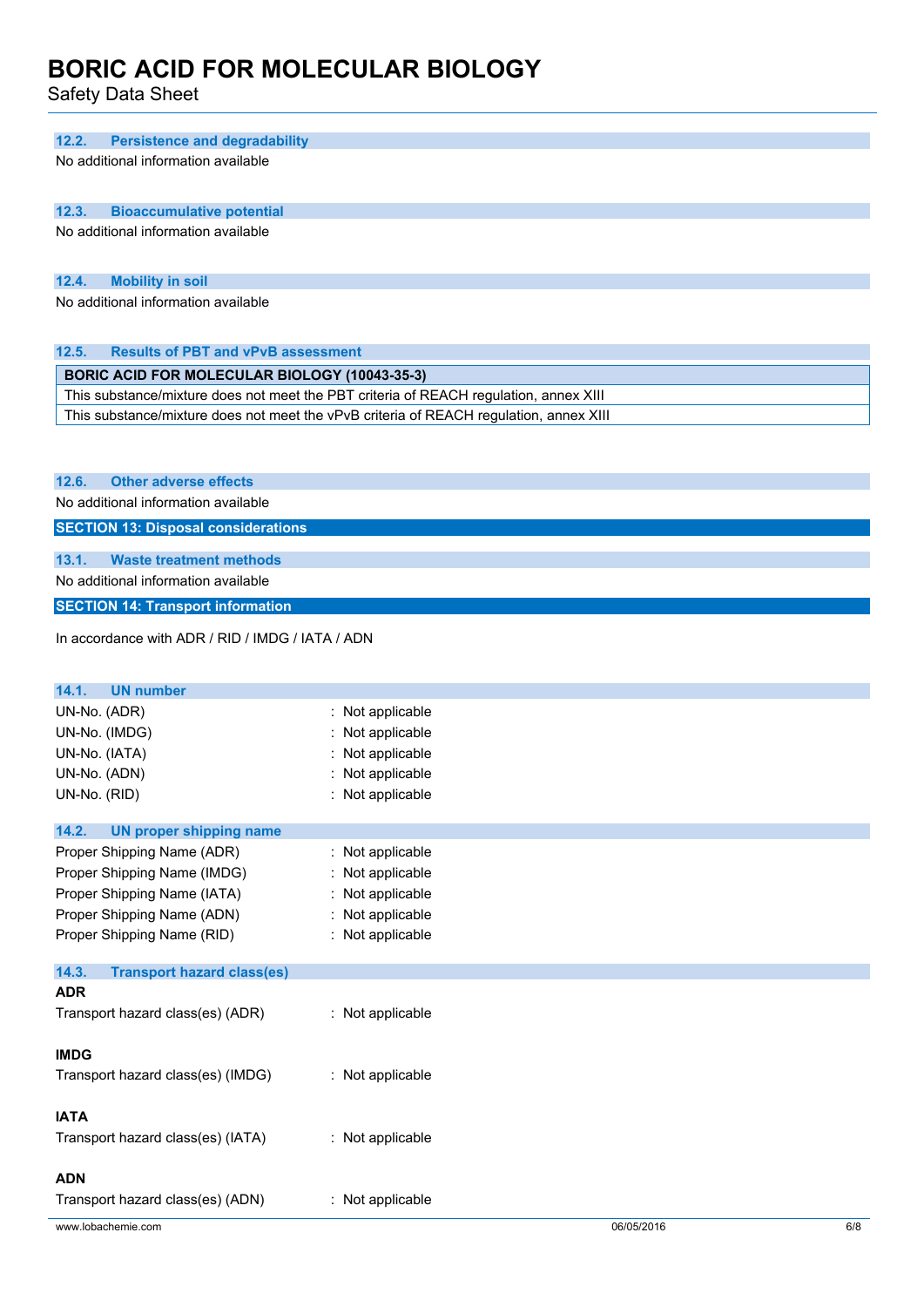Safety Data Sheet

| <b>RID</b>                            |                                          |
|---------------------------------------|------------------------------------------|
| Transport hazard class(es) (RID)      | : Not applicable                         |
| 14.4.<br><b>Packing group</b>         |                                          |
| Packing group (ADR)                   | $:$ Not applicable                       |
| Packing group (IMDG)                  | : Not applicable                         |
| Packing group (IATA)                  | : Not applicable                         |
| Packing group (ADN)                   | : Not applicable                         |
| Packing group (RID)                   | : Not applicable                         |
|                                       |                                          |
| <b>Environmental hazards</b><br>14.5. |                                          |
| Dangerous for the environment         | : No                                     |
| Marine pollutant                      | : No                                     |
| Other information                     | : No supplementary information available |

#### **14.6. Special precautions for user**

#### **- Overland transport**

No data available

#### **- Transport by sea**

No data available

#### **- Air transport** No data available

**- Inland waterway transport**

No data available

#### **- Rail transport**

No data available

**14.7. Transport in bulk according to Annex II of MARPOL 73/78 and the IBC Code**

Not applicable

#### **SECTION 15: Regulatory information**

**15.1. Safety, health and environmental regulations/legislation specific for the substance or mixture**

#### **15.1.1. EU-Regulations**

No REACH Annex XVII restrictions Boric acid is on the REACH Candidate List BORIC ACID FOR MOLECULAR BIOLOGY is not on the REACH Annex XIV List

#### **15.1.2. National regulations**

# **Germany**

Reference to AwSV : Water hazard class (WGK) 1, low hazard to water (Classification according to AwSV; ID No. 315)